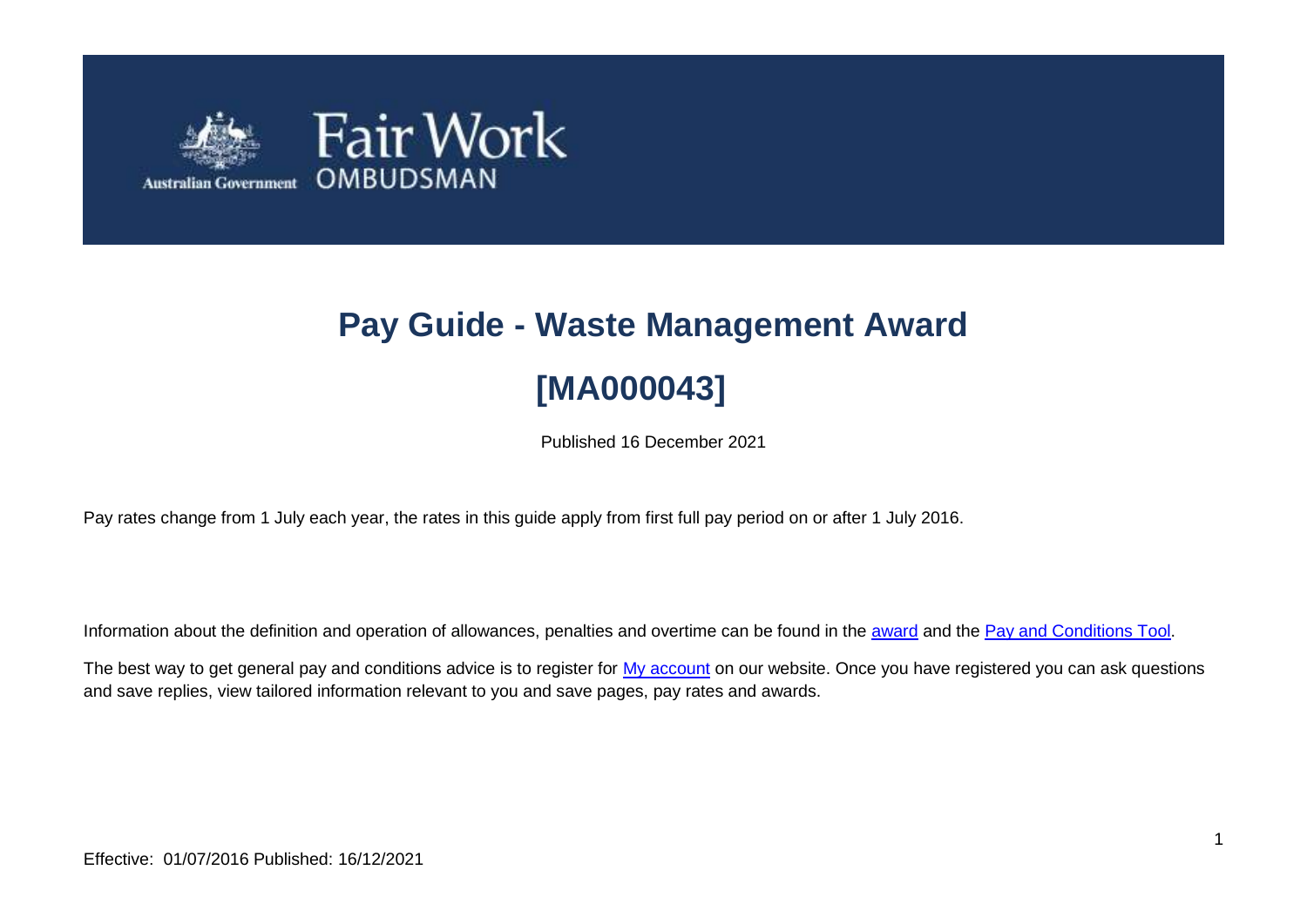# **Rates of pay**

The rates below include industry allowance.

### **Adult**

## **Full-time & part-time**

### **Table 1 of 3**

| <b>Classification</b> | Weekly pay rate | Hourly pay rate | <b>Saturday - first 2</b> | <b>Saturday - after 2</b> | <b>Sunday - shiftwork</b> | <b>Public holiday (not</b> |
|-----------------------|-----------------|-----------------|---------------------------|---------------------------|---------------------------|----------------------------|
|                       |                 |                 | hours - shiftwork         | hours - shiftwork         |                           | <b>Good Friday or</b>      |
|                       |                 |                 |                           |                           |                           | <b>Christmas Day)</b>      |
| Level 1               | \$798.46        | \$21.01         | \$31.52                   | \$42.02                   | \$42.02                   | \$52.53                    |
| Level 2               | \$816.46        | \$21.48         | \$32.22                   | \$42.96                   | \$42.96                   | \$53.70                    |
| Level 3               | \$825.46        | \$21.72         | \$32.58                   | \$43.44                   | \$43.44                   | \$54.30                    |
| Level 4               | \$839.06        | \$22.08         | \$33.12                   | \$44.16                   | \$44.16                   | \$55.20                    |
| Level 5               | \$848.36        | \$22.32         | \$33.48                   | \$44.64                   | \$44.64                   | \$55.80                    |
| Level 6               | \$868.46        | \$22.85         | \$34.28                   | \$45.70                   | \$45.70                   | \$57.13                    |
| Level 7               | \$924.96        | \$24.34         | \$36.51                   | \$48.68                   | \$48.68                   | \$60.85                    |
| Level 8               | \$966.86        | \$25.44         | \$38.16                   | \$50.88                   | \$50.88                   | \$63.60                    |
| Level 9               | \$975.46        | \$25.67         | \$38.51                   | \$51.34                   | \$51.34                   | \$64.18                    |

| <b>Classification</b> | Less than 10 hour | Afternoon shift -       | Night shift -           | <b>Overtime - Monday</b> | <b>Overtime - Monday</b> | <b>Overtime -</b>         |
|-----------------------|-------------------|-------------------------|-------------------------|--------------------------|--------------------------|---------------------------|
|                       | break between     | <b>Monday to Friday</b> | <b>Monday to Friday</b> | to Friday - first 2      | to Friday - after 2      | <b>Saturday - first 2</b> |
|                       | shifts            |                         |                         | hours                    | hours                    | hours                     |
| Level 1               | \$42.02           | \$24.69                 | \$27.31                 | \$31.52                  | \$42.02                  | \$31.52                   |
| Level 2               | \$42.96           | \$25.24                 | \$27.92                 | \$32.22                  | \$42.96                  | \$32.22                   |
| Level 3               | \$43.44           | \$25.52                 | \$28.24                 | \$32.58                  | \$43.44                  | \$32.58                   |
| Level 4               | \$44.16           | \$25.94                 | \$28.70                 | \$33.12                  | \$44.16                  | \$33.12                   |
| Level 5               | \$44.64           | \$26.23                 | \$29.02                 | \$33.48                  | \$44.64                  | \$33.48                   |
| Level 6               | \$45.70           | \$26.85                 | \$29.71                 | \$34.28                  | \$45.70                  | \$34.28                   |
| Level 7               | \$48.68           | \$28.60                 | \$31.64                 | \$36.51                  | \$48.68                  | \$36.51                   |
| Level 8               | \$50.88           | \$29.89                 | \$33.07                 | \$38.16                  | \$50.88                  | \$38.16                   |
| Level 9               | \$51.34           | \$30.16                 | \$33.37                 | \$38.51                  | \$51.34                  | \$38.51                   |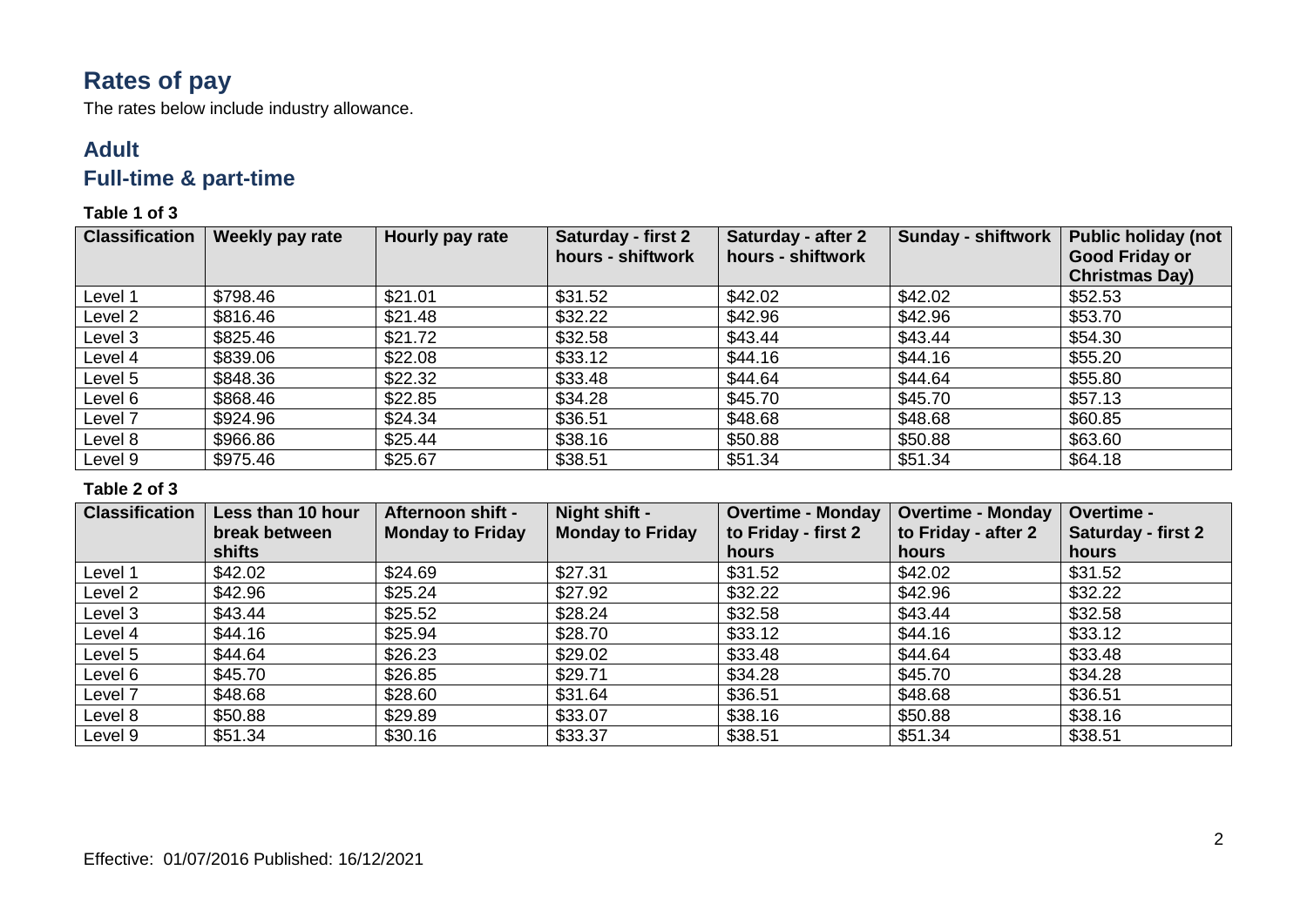**Table 3 of 3**

| <b>Classification</b> | <b>Overtime -</b><br>Saturday - after<br>2 hours | <b>Overtime -</b><br>Sunday | <b>Overtime -</b><br>public holiday | <b>Public holiday -</b><br><b>Good Friday</b><br>and Christmas<br>Dav | <b>Christmas Day -</b><br>Saturday - first<br>2 hours | <b>Christmas Day -</b><br>Saturday - after<br>2 hours | <b>Christmas Day -</b><br><b>Sunday</b> |
|-----------------------|--------------------------------------------------|-----------------------------|-------------------------------------|-----------------------------------------------------------------------|-------------------------------------------------------|-------------------------------------------------------|-----------------------------------------|
| Level 1               | \$42.02                                          | \$42.02                     | \$52.53                             | \$63.03                                                               | \$42.02                                               | \$52.53                                               | \$52.53                                 |
| Level 2               | \$42.96                                          | \$42.96                     | \$53.70                             | \$64.44                                                               | \$42.96                                               | \$53.70                                               | \$53.70                                 |
| Level 3               | \$43.44                                          | \$43.44                     | \$54.30                             | \$65.16                                                               | \$43.44                                               | \$54.30                                               | \$54.30                                 |
| Level 4               | \$44.16                                          | \$44.16                     | \$55.20                             | \$66.24                                                               | \$44.16                                               | \$55.20                                               | \$55.20                                 |
| Level 5               | \$44.64                                          | \$44.64                     | \$55.80                             | \$66.96                                                               | \$44.64                                               | \$55.80                                               | \$55.80                                 |
| Level 6               | \$45.70                                          | \$45.70                     | \$57.13                             | \$68.55                                                               | \$45.70                                               | \$57.13                                               | \$57.13                                 |
| Level 7               | \$48.68                                          | \$48.68                     | \$60.85                             | \$73.02                                                               | \$48.68                                               | \$60.85                                               | \$60.85                                 |
| Level 8               | \$50.88                                          | \$50.88                     | \$63.60                             | \$76.32                                                               | \$50.88                                               | \$63.60                                               | \$63.60                                 |
| Level 9               | \$51.34                                          | \$51.34                     | \$64.18                             | \$77.01                                                               | \$51.34                                               | \$64.18                                               | \$64.18                                 |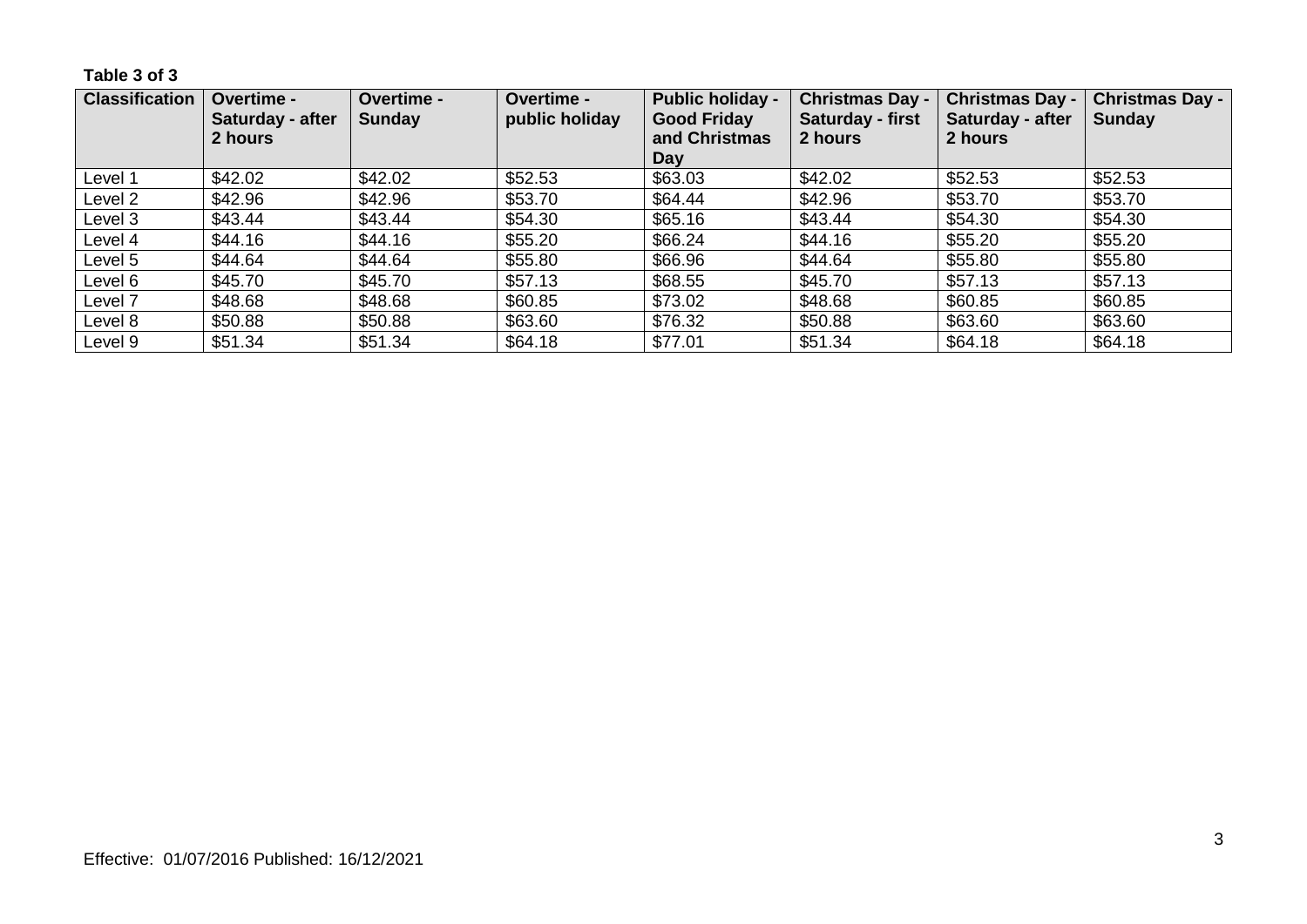### **Casual**

### **Table 1 of 2**

| <b>Classification</b> | Hourly pay rate | Saturday - first<br>2 hours -<br>shiftwork | Saturday - after<br>2 hours -<br>shiftwork | Sunday -<br>shiftwork | <b>Public holiday</b><br>(not Good<br><b>Friday or</b><br><b>Christmas Day)</b> | Afternoon shift<br>- Monday to<br><b>Friday</b> | Night shift -<br><b>Monday to</b><br><b>Friday</b> |
|-----------------------|-----------------|--------------------------------------------|--------------------------------------------|-----------------------|---------------------------------------------------------------------------------|-------------------------------------------------|----------------------------------------------------|
| Level 1               | \$26.26         | \$36.77                                    | \$47.27                                    | \$47.27               | \$57.78                                                                         | \$29.94                                         | \$32.57                                            |
| Level 2               | \$26.85         | \$37.59                                    | \$48.33                                    | \$48.33               | \$59.07                                                                         | \$30.61                                         | \$33.29                                            |
| Level 3               | \$27.15         | \$38.01                                    | \$48.87                                    | \$48.87               | \$59.73                                                                         | \$30.95                                         | \$33.67                                            |
| Level 4               | \$27.60         | \$38.64                                    | \$49.68                                    | \$49.68               | \$60.72                                                                         | \$31.46                                         | \$34.22                                            |
| Level 5               | \$27.90         | \$39.06                                    | \$50.22                                    | \$50.22               | \$61.38                                                                         | \$31.81                                         | \$34.60                                            |
| Level 6               | \$28.56         | \$39.99                                    | \$51.41                                    | \$51.41               | \$62.84                                                                         | \$32.56                                         | \$35.42                                            |
| Level 7               | \$30.43         | \$42.60                                    | \$54.77                                    | \$54.77               | \$66.94                                                                         | \$34.68                                         | \$37.73                                            |
| Level 8               | \$31.80         | \$44.52                                    | \$57.24                                    | \$57.24               | \$69.96                                                                         | \$36.25                                         | \$39.43                                            |
| Level 9               | \$32.09         | \$44.92                                    | \$57.76                                    | \$57.76               | \$70.59                                                                         | \$36.58                                         | \$39.79                                            |

| <b>Classification</b> | Overtime -<br><b>Monday to</b><br>Friday - first 2<br>hours | Overtime -<br><b>Monday to</b><br>Friday - after 2<br><b>hours</b> | <b>Overtime -</b><br>Saturday - first<br>2 hours | Overtime -<br>Saturday - after<br>2 hours | Overtime -<br><b>Sunday</b> | Overtime -<br>public holiday | <b>Public holiday -</b><br><b>Good Friday</b><br>and Christmas<br>Day |
|-----------------------|-------------------------------------------------------------|--------------------------------------------------------------------|--------------------------------------------------|-------------------------------------------|-----------------------------|------------------------------|-----------------------------------------------------------------------|
| Level 1               | \$33.62                                                     | \$44.12                                                            | \$33.62                                          | \$44.12                                   | \$44.12                     | \$57.78                      | \$68.28                                                               |
| Level 2               | \$34.37                                                     | \$45.11                                                            | \$34.37                                          | \$45.11                                   | \$45.11                     | \$59.07                      | \$69.81                                                               |
| Level 3               | \$34.75                                                     | \$45.61                                                            | \$34.75                                          | \$45.61                                   | \$45.61                     | \$59.73                      | \$70.59                                                               |
| Level 4               | \$35.33                                                     | \$46.37                                                            | \$35.33                                          | \$46.37                                   | \$46.37                     | \$60.72                      | \$71.76                                                               |
| Level 5               | \$35.71                                                     | \$46.87                                                            | \$35.71                                          | \$46.87                                   | \$46.87                     | \$61.38                      | \$72.54                                                               |
| Level 6               | \$36.56                                                     | \$47.99                                                            | \$36.56                                          | \$47.99                                   | \$47.99                     | \$62.84                      | \$74.26                                                               |
| Level 7               | \$38.94                                                     | \$51.11                                                            | \$38.94                                          | \$51.11                                   | \$51.11                     | \$66.94                      | \$79.11                                                               |
| Level 8               | \$40.70                                                     | \$53.42                                                            | \$40.70                                          | \$53.42                                   | \$53.42                     | \$69.96                      | \$82.68                                                               |
| Level 9               | \$41.07                                                     | \$53.91                                                            | \$41.07                                          | \$53.91                                   | \$53.91                     | \$70.59                      | \$83.43                                                               |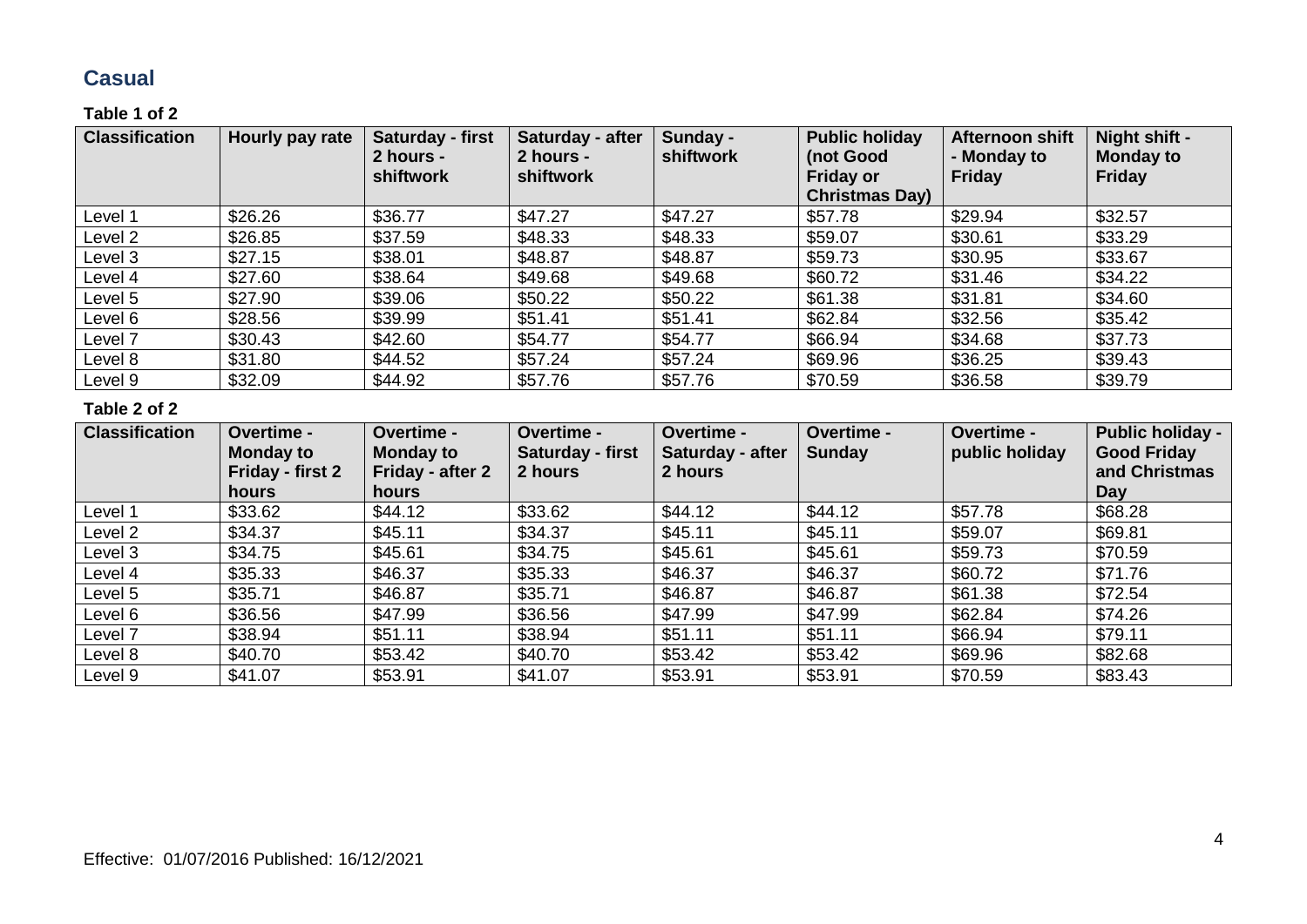### **Junior**

Junior rates are based on the relevant adult rate including the industry allowance.

### **Full-time & part-time - Up to and including 18 years of age**

### **Table 1 of 3**

| <b>Classification</b> | Hourly pay rate | Saturday - first 2<br>hours - shiftwork | Saturday - after 2<br>hours - shiftwork | Sunday -<br>shiftwork | <b>Public holiday</b><br>(not Good Friday<br>or Christmas Day) | Less than 10 hour<br>break between<br>shifts |
|-----------------------|-----------------|-----------------------------------------|-----------------------------------------|-----------------------|----------------------------------------------------------------|----------------------------------------------|
| Level 1               | \$14.71         | \$22.07                                 | \$29.42                                 | \$29.42               | \$36.78                                                        | \$29.42                                      |
| Level 2               | \$15.04         | \$22.56                                 | \$30.08                                 | \$30.08               | \$37.60                                                        | \$30.08                                      |
| Level 3               | \$15.20         | \$22.80                                 | \$30.40                                 | \$30.40               | \$38.00                                                        | \$30.40                                      |
| Level 4               | \$15.46         | \$23.19                                 | \$30.92                                 | \$30.92               | \$38.65                                                        | \$30.92                                      |
| Level 5               | \$15.62         | \$23.43                                 | \$31.24                                 | \$31.24               | \$39.05                                                        | \$31.24                                      |
| Level 6               | \$16.00         | \$24.00                                 | \$32.00                                 | \$32.00               | \$40.00                                                        | \$32.00                                      |
| Level 7               | \$17.04         | \$25.56                                 | \$34.08                                 | \$34.08               | \$42.60                                                        | \$34.08                                      |
| Level 8               | \$17.81         | \$26.72                                 | \$35.62                                 | \$35.62               | \$44.53                                                        | \$35.62                                      |
| Level 9               | \$17.97         | \$26.96                                 | \$35.94                                 | \$35.94               | \$44.93                                                        | \$35.94                                      |

| <b>Classification</b> | Afternoon shift -       | Night shift -           | Overtime -                | <b>Overtime -</b>         | Overtime -                | <b>Overtime -</b>  |
|-----------------------|-------------------------|-------------------------|---------------------------|---------------------------|---------------------------|--------------------|
|                       | <b>Monday to Friday</b> | <b>Monday to Friday</b> | <b>Monday to Friday -</b> | <b>Monday to Friday -</b> | <b>Saturday - first 2</b> | Saturday - after 2 |
|                       |                         |                         | first 2 hours             | after 2 hours             | hours                     | hours              |
| Level 1               | \$17.28                 | \$19.12                 | \$22.07                   | \$29.42                   | \$22.07                   | \$29.42            |
| Level 2               | \$17.67                 | \$19.55                 | \$22.56                   | \$30.08                   | \$22.56                   | \$30.08            |
| Level 3               | \$17.86                 | \$19.76                 | \$22.80                   | \$30.40                   | \$22.80                   | \$30.40            |
| Level 4               | \$18.17                 | \$20.10                 | \$23.19                   | \$30.92                   | \$23.19                   | \$30.92            |
| Level 5               | \$18.35                 | \$20.31                 | \$23.43                   | \$31.24                   | \$23.43                   | \$31.24            |
| Level 6               | \$18.80                 | \$20.80                 | \$24.00                   | \$32.00                   | \$24.00                   | \$32.00            |
| Level 7               | \$20.02                 | \$22.15                 | \$25.56                   | \$34.08                   | \$25.56                   | \$34.08            |
| Level 8               | \$20.93                 | \$23.15                 | \$26.72                   | \$35.62                   | \$26.72                   | \$35.62            |
| Level 9               | \$21.11                 | \$23.36                 | \$26.96                   | \$35.94                   | \$26.96                   | \$35.94            |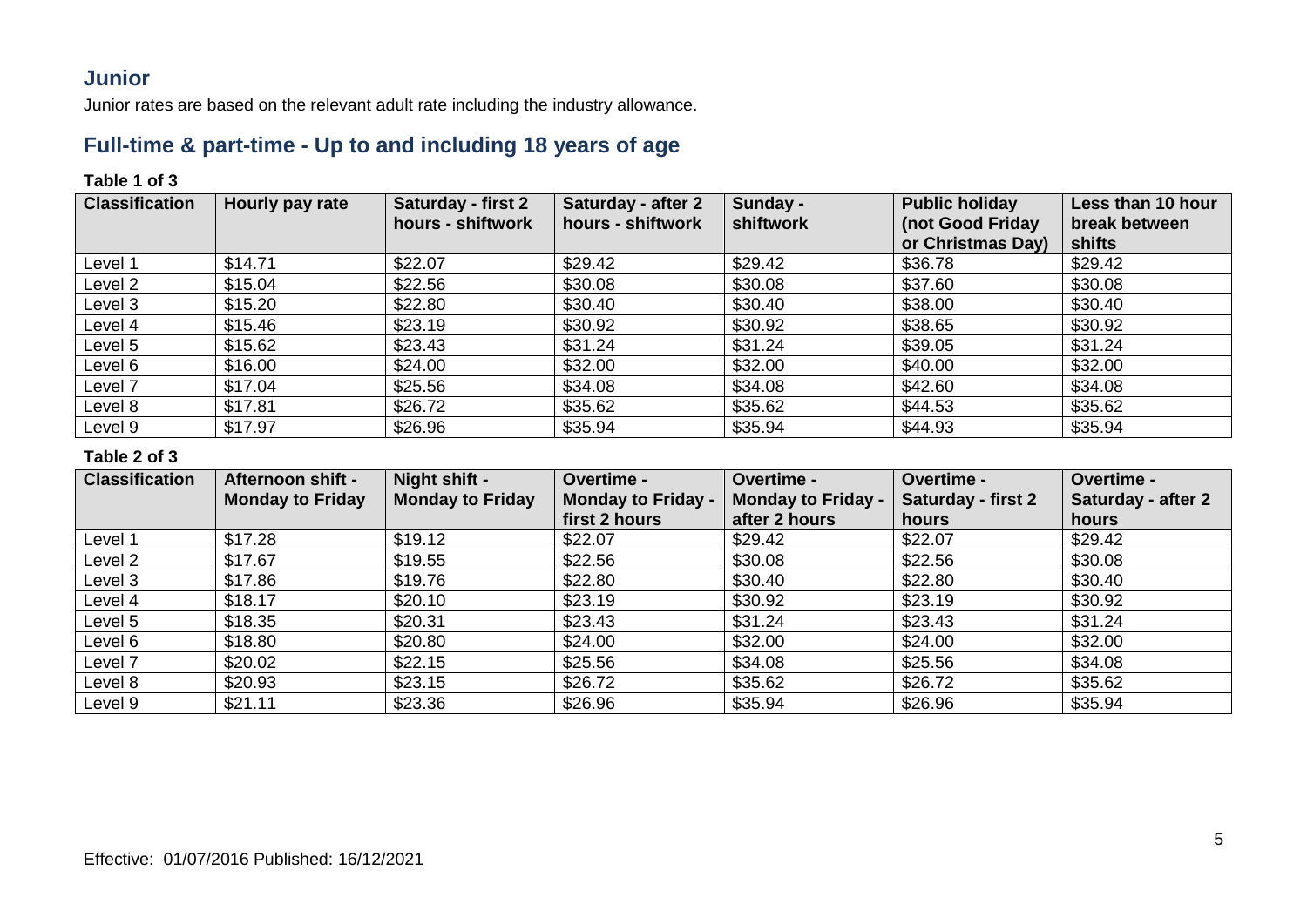### **Table 3 of 3**

| <b>Classification</b> | <b>Overtime - Sunday</b> | <b>Overtime - public</b><br>holiday | <b>Public holiday -</b><br><b>Good Friday and</b> | <b>Christmas Day -</b><br><b>Saturday - first 2</b> | <b>Christmas Day -</b><br><b>Saturday - after 2</b> | <b>Christmas Day -</b><br><b>Sunday</b> |
|-----------------------|--------------------------|-------------------------------------|---------------------------------------------------|-----------------------------------------------------|-----------------------------------------------------|-----------------------------------------|
|                       |                          |                                     | <b>Christmas Day</b>                              | hours                                               | hours                                               |                                         |
| Level 1               | \$29.42                  | \$36.78                             | \$44.13                                           | \$29.42                                             | \$36.78                                             | \$36.78                                 |
| Level 2               | \$30.08                  | \$37.60                             | \$45.12                                           | \$30.08                                             | \$37.60                                             | \$37.60                                 |
| Level 3               | \$30.40                  | \$38.00                             | \$45.60                                           | \$30.40                                             | \$38.00                                             | \$38.00                                 |
| Level 4               | \$30.92                  | \$38.65                             | \$46.38                                           | \$30.92                                             | \$38.65                                             | \$38.65                                 |
| Level 5               | \$31.24                  | \$39.05                             | \$46.86                                           | \$31.24                                             | \$39.05                                             | \$39.05                                 |
| Level 6               | \$32.00                  | \$40.00                             | \$48.00                                           | \$32.00                                             | \$40.00                                             | \$40.00                                 |
| Level 7               | \$34.08                  | \$42.60                             | \$51.12                                           | \$34.08                                             | \$42.60                                             | \$42.60                                 |
| Level 8               | \$35.62                  | \$44.53                             | \$53.43                                           | \$35.62                                             | \$44.53                                             | \$44.53                                 |
| Level 9               | \$35.94                  | \$44.93                             | \$53.91                                           | \$35.94                                             | \$44.93                                             | \$44.93                                 |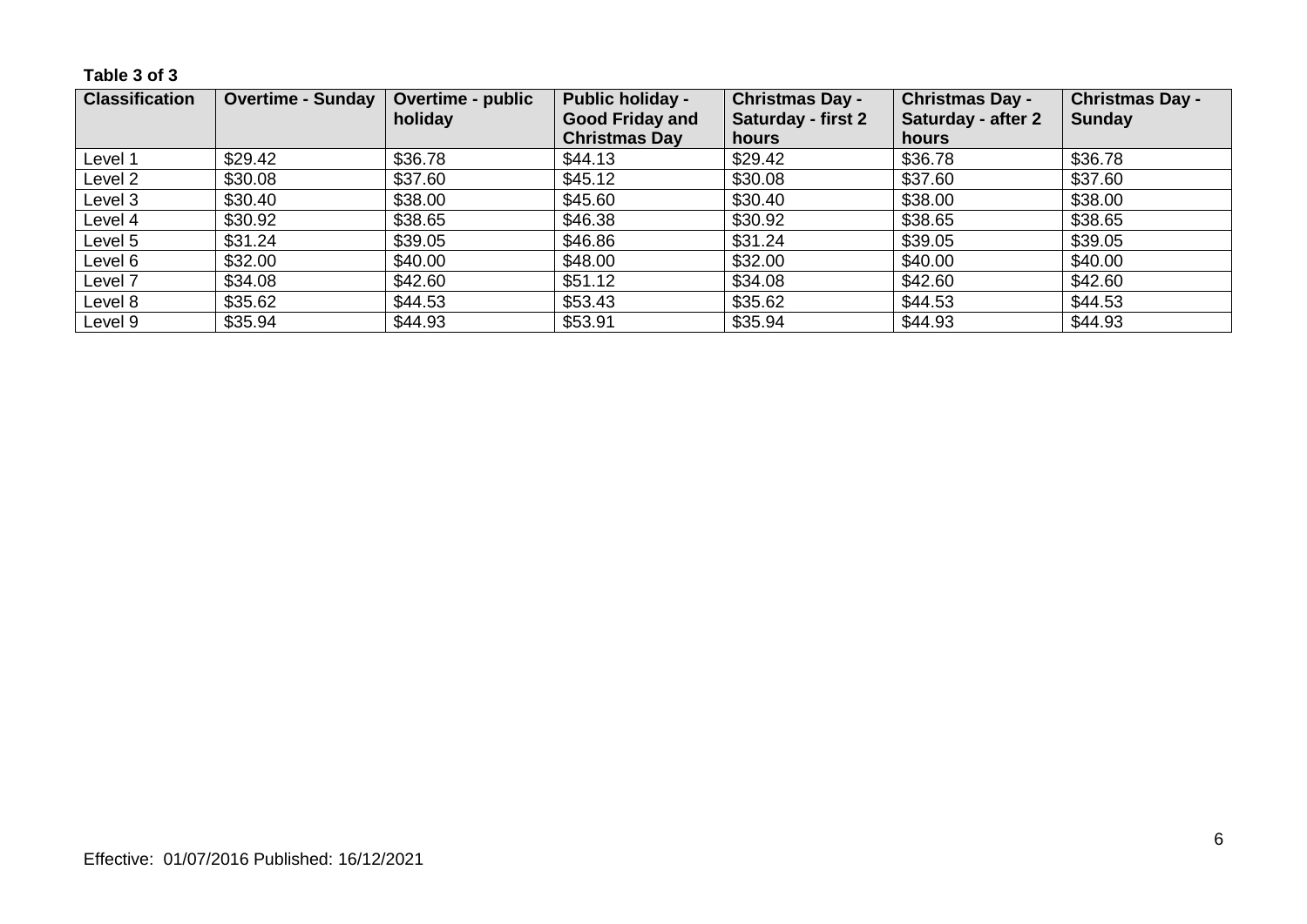# **Full-time & part-time - 19 years of age**

### **Table 1 of 3**

| <b>Classification</b> | Hourly pay rate | <b>Saturday - first 2</b><br>hours - shiftwork | Saturday - after 2<br>hours - shiftwork | Sunday -<br>shiftwork | <b>Public holiday</b><br>(not Good Friday<br>or Christmas Day) | Less than 10 hour<br>break between<br>shifts |
|-----------------------|-----------------|------------------------------------------------|-----------------------------------------|-----------------------|----------------------------------------------------------------|----------------------------------------------|
| Level 1               | \$16.81         | \$25.22                                        | \$33.62                                 | \$33.62               | \$42.03                                                        | \$33.62                                      |
| Level 2               | \$17.18         | \$25.77                                        | \$34.36                                 | \$34.36               | \$42.95                                                        | \$34.36                                      |
| Level 3               | \$17.38         | \$26.07                                        | \$34.76                                 | \$34.76               | \$43.45                                                        | \$34.76                                      |
| Level 4               | \$17.66         | \$26.49                                        | \$35.32                                 | \$35.32               | \$44.15                                                        | \$35.32                                      |
| Level 5               | \$17.86         | \$26.79                                        | \$35.72                                 | \$35.72               | \$44.65                                                        | \$35.72                                      |
| Level 6               | \$18.28         | \$27.42                                        | \$36.56                                 | \$36.56               | \$45.70                                                        | \$36.56                                      |
| Level 7               | \$19.47         | \$29.21                                        | \$38.94                                 | \$38.94               | \$48.68                                                        | \$38.94                                      |
| Level 8               | \$20.35         | \$30.53                                        | \$40.70                                 | \$40.70               | \$50.88                                                        | \$40.70                                      |
| Level 9               | \$20.54         | \$30.81                                        | \$41.08                                 | \$41.08               | \$51.35                                                        | \$41.08                                      |

| <b>Classification</b> | <b>Afternoon shift -</b> | Night shift -           | Overtime -                | <b>Overtime -</b>         | Overtime -                | Overtime -         |
|-----------------------|--------------------------|-------------------------|---------------------------|---------------------------|---------------------------|--------------------|
|                       | <b>Monday to Friday</b>  | <b>Monday to Friday</b> | <b>Monday to Friday -</b> | <b>Monday to Friday -</b> | <b>Saturday - first 2</b> | Saturday - after 2 |
|                       |                          |                         | first 2 hours             | after 2 hours             | hours                     | hours              |
| Level 1               | \$19.75                  | \$21.85                 | \$25.22                   | \$33.62                   | \$25.22                   | \$33.62            |
| Level 2               | \$20.19                  | \$22.33                 | \$25.77                   | \$34.36                   | \$25.77                   | \$34.36            |
| Level 3               | \$20.42                  | \$22.59                 | \$26.07                   | \$34.76                   | \$26.07                   | \$34.76            |
| Level 4               | \$20.75                  | \$22.96                 | \$26.49                   | \$35.32                   | \$26.49                   | \$35.32            |
| Level 5               | \$20.99                  | \$23.22                 | \$26.79                   | \$35.72                   | \$26.79                   | \$35.72            |
| Level 6               | \$21.48                  | \$23.76                 | \$27.42                   | \$36.56                   | \$27.42                   | \$36.56            |
| Level 7               | \$22.88                  | \$25.31                 | \$29.21                   | \$38.94                   | \$29.21                   | \$38.94            |
| Level 8               | \$23.91                  | \$26.46                 | \$30.53                   | \$40.70                   | \$30.53                   | \$40.70            |
| Level 9               | \$24.13                  | \$26.70                 | \$30.81                   | \$41.08                   | \$30.81                   | \$41.08            |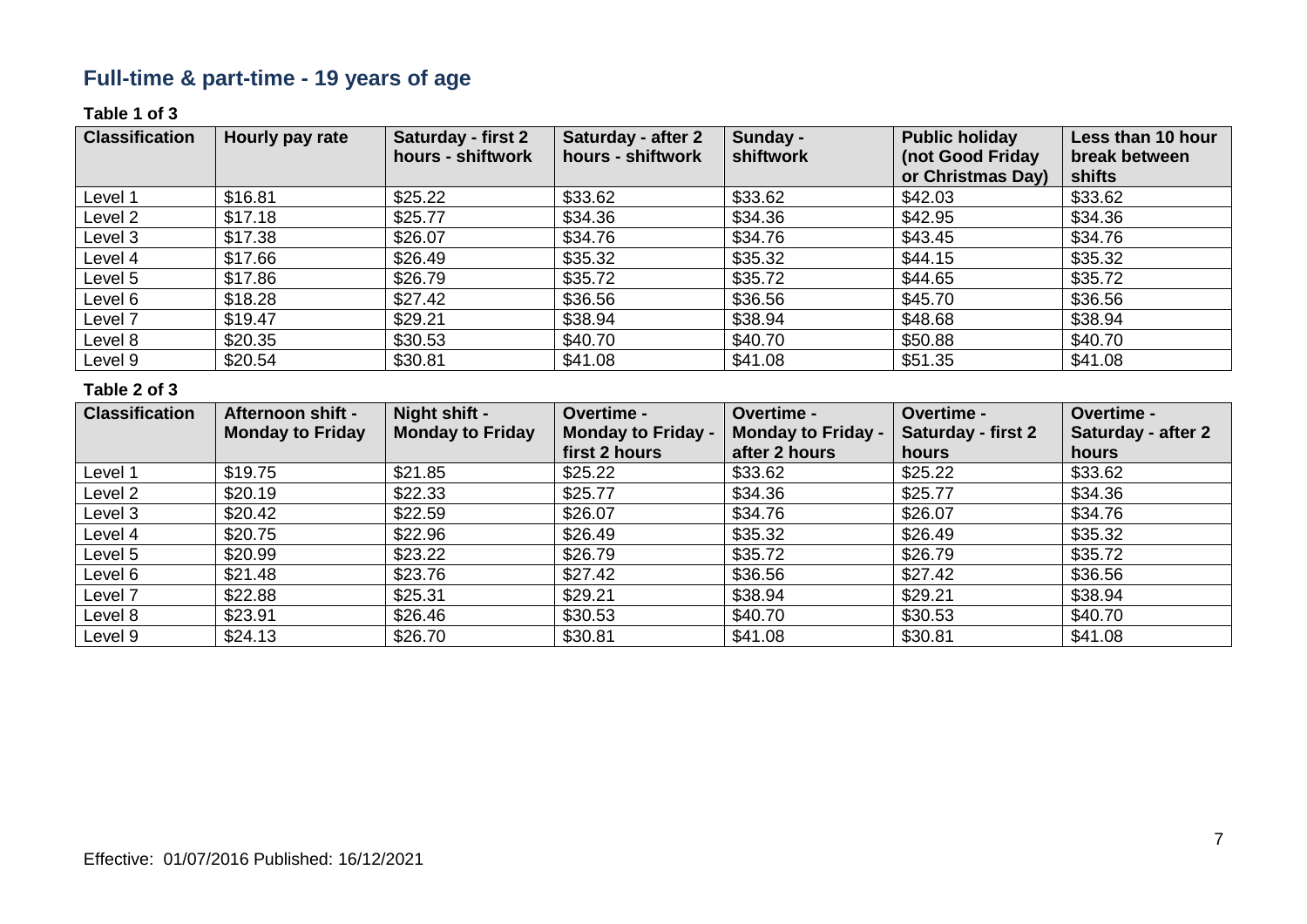**Table 3 of 3**

| <b>Classification</b> | <b>Overtime - Sunday</b> | <b>Overtime - public</b><br>holiday | <b>Public holiday -</b><br><b>Good Friday and</b> | <b>Christmas Day -</b><br><b>Saturday - first 2</b> | <b>Christmas Day -</b><br>Saturday - after 2 | <b>Christmas Day -</b><br><b>Sunday</b> |
|-----------------------|--------------------------|-------------------------------------|---------------------------------------------------|-----------------------------------------------------|----------------------------------------------|-----------------------------------------|
|                       |                          |                                     | <b>Christmas Day</b>                              | hours                                               | hours                                        |                                         |
| Level 1               | \$33.62                  | \$42.03                             | \$50.43                                           | \$33.62                                             | \$42.03                                      | \$42.03                                 |
| Level 2               | \$34.36                  | \$42.95                             | \$51.54                                           | \$34.36                                             | \$42.95                                      | \$42.95                                 |
| Level 3               | \$34.76                  | \$43.45                             | \$52.14                                           | \$34.76                                             | \$43.45                                      | \$43.45                                 |
| Level 4               | \$35.32                  | \$44.15                             | \$52.98                                           | \$35.32                                             | \$44.15                                      | \$44.15                                 |
| Level 5               | \$35.72                  | \$44.65                             | \$53.58                                           | \$35.72                                             | \$44.65                                      | \$44.65                                 |
| Level 6               | \$36.56                  | \$45.70                             | \$54.84                                           | \$36.56                                             | \$45.70                                      | \$45.70                                 |
| Level 7               | \$38.94                  | \$48.68                             | \$58.41                                           | \$38.94                                             | \$48.68                                      | \$48.68                                 |
| Level 8               | \$40.70                  | \$50.88                             | \$61.05                                           | \$40.70                                             | \$50.88                                      | \$50.88                                 |
| Level 9               | \$41.08                  | \$51.35                             | \$61.62                                           | \$41.08                                             | \$51.35                                      | \$51.35                                 |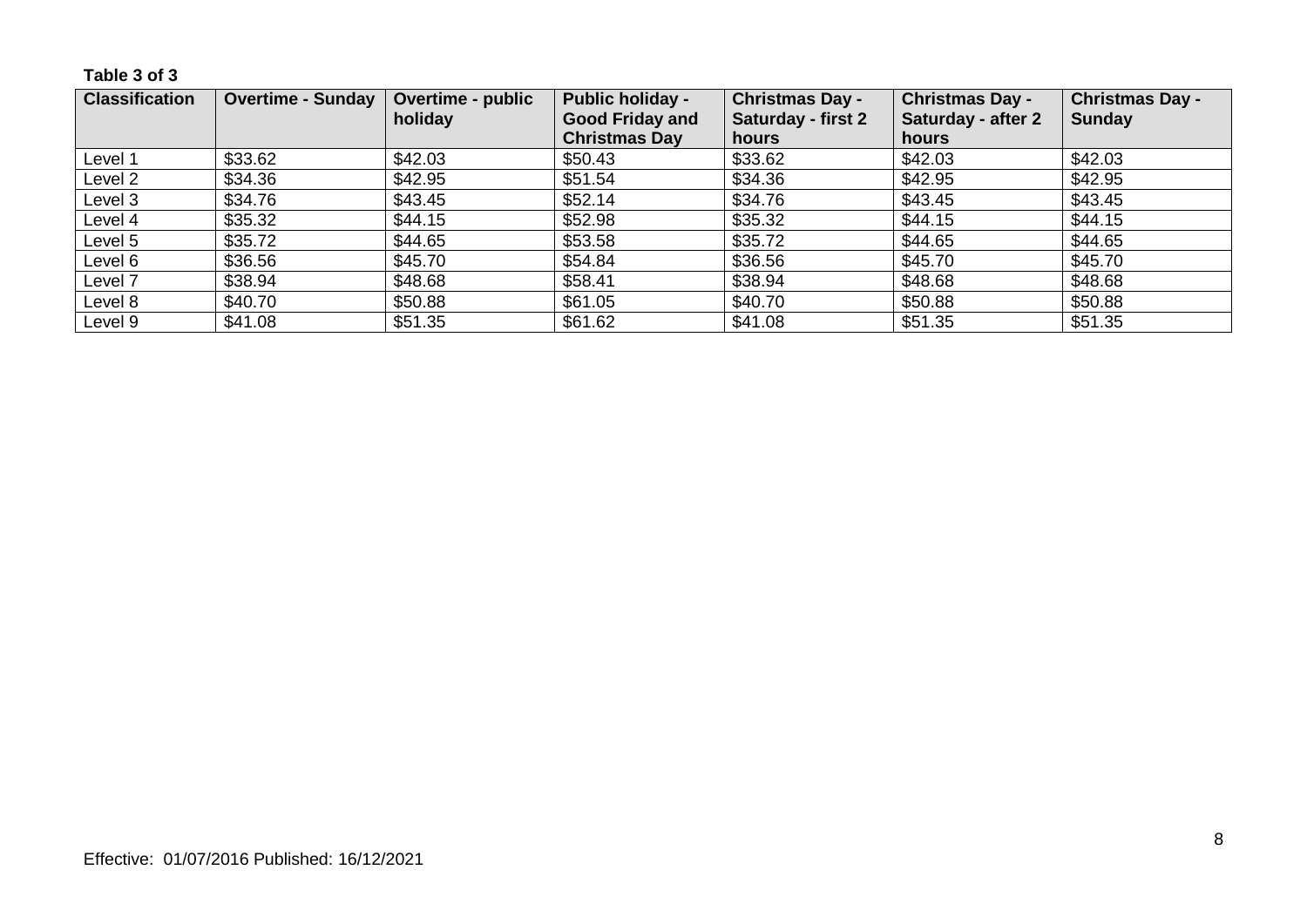# **Full-time & part-time - 20 years of age**

#### **Table 1 of 3**

| <b>Classification</b> | Hourly pay rate | Saturday - first 2<br>hours - shiftwork | <b>Saturday - after 2</b><br>hours - shiftwork | Sunday -<br>shiftwork | <b>Public holiday</b><br>(not Good Friday<br>or Christmas Day) | Less than 10 hour<br>break between<br>shifts |
|-----------------------|-----------------|-----------------------------------------|------------------------------------------------|-----------------------|----------------------------------------------------------------|----------------------------------------------|
| Level 1               | \$21.01         | \$31.52                                 | \$42.02                                        | \$42.02               | \$52.53                                                        | \$42.02                                      |
| Level 2               | \$21.48         | \$32.22                                 | \$42.96                                        | \$42.96               | \$53.70                                                        | \$42.96                                      |
| Level 3               | \$21.72         | \$32.58                                 | \$43.44                                        | \$43.44               | \$54.30                                                        | \$43.44                                      |
| Level 4               | \$22.08         | \$33.12                                 | \$44.16                                        | \$44.16               | \$55.20                                                        | \$44.16                                      |
| Level 5               | \$22.32         | \$33.48                                 | \$44.64                                        | \$44.64               | \$55.80                                                        | \$44.64                                      |
| Level 6               | \$22.85         | \$34.28                                 | \$45.70                                        | \$45.70               | \$57.13                                                        | \$45.70                                      |
| Level 6               | \$22.85         | \$34.28                                 | \$45.70                                        | \$45.70               | \$57.13                                                        | \$45.70                                      |
| Level 7               | \$24.34         | \$36.51                                 | \$48.68                                        | \$48.68               | \$60.85                                                        | \$48.68                                      |
| Level 8               | \$25.44         | \$38.16                                 | \$50.88                                        | \$50.88               | \$63.60                                                        | \$50.88                                      |
| Level 9               | \$25.67         | \$38.51                                 | \$51.34                                        | \$51.34               | \$64.18                                                        | \$51.34                                      |

| <b>Classification</b> | Afternoon shift -       | Night shift -           | Overtime -                | Overtime -                | Overtime -                | <b>Overtime -</b>         |
|-----------------------|-------------------------|-------------------------|---------------------------|---------------------------|---------------------------|---------------------------|
|                       | <b>Monday to Friday</b> | <b>Monday to Friday</b> | <b>Monday to Friday -</b> | <b>Monday to Friday -</b> | <b>Saturday - first 2</b> | <b>Saturday - after 2</b> |
|                       |                         |                         | first 2 hours             | after 2 hours             | hours                     | hours                     |
| Level 1               | \$24.69                 | \$27.31                 | \$31.52                   | \$42.02                   | \$31.52                   | \$42.02                   |
| Level 2               | \$25.24                 | \$27.92                 | \$32.22                   | \$42.96                   | \$32.22                   | \$42.96                   |
| Level 3               | \$25.52                 | \$28.24                 | \$32.58                   | \$43.44                   | \$32.58                   | \$43.44                   |
| Level 4               | \$25.94                 | \$28.70                 | \$33.12                   | \$44.16                   | \$33.12                   | \$44.16                   |
| Level 5               | \$26.23                 | \$29.02                 | \$33.48                   | \$44.64                   | \$33.48                   | \$44.64                   |
| Level 6               | \$26.85                 | \$29.71                 | \$34.28                   | \$45.70                   | \$34.28                   | \$45.70                   |
| Level 6               | \$26.85                 | \$29.71                 | \$34.28                   | \$45.70                   | \$34.28                   | \$45.70                   |
| Level 7               | \$28.60                 | \$31.64                 | \$36.51                   | \$48.68                   | \$36.51                   | \$48.68                   |
| Level 8               | \$29.89                 | \$33.07                 | \$38.16                   | \$50.88                   | \$38.16                   | \$50.88                   |
| Level 9               | \$30.16                 | \$33.37                 | \$38.51                   | \$51.34                   | \$38.51                   | \$51.34                   |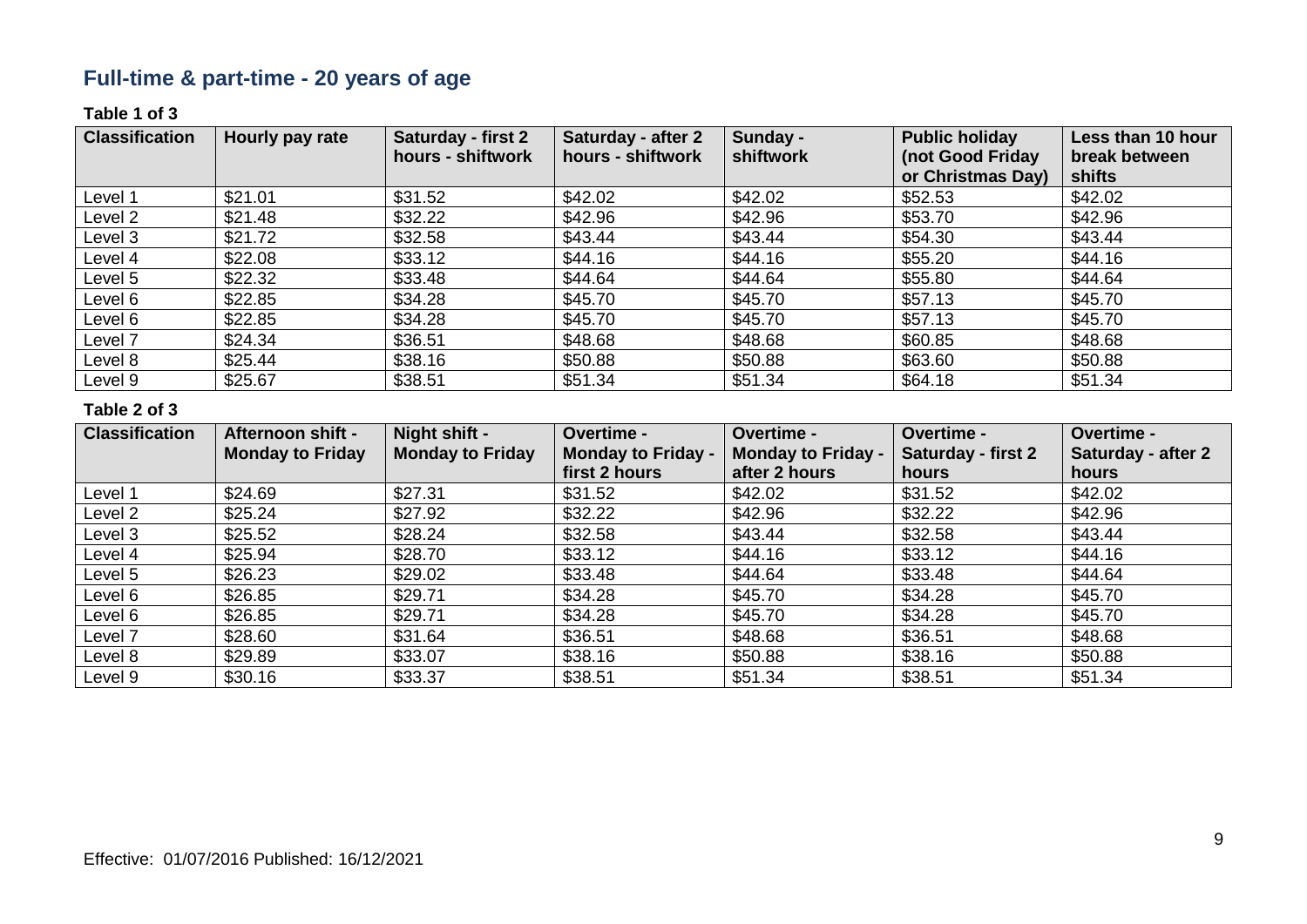### **Table 3 of 3**

| <b>Classification</b> | <b>Overtime - Sunday</b> | <b>Overtime - public</b><br>holiday | <b>Public holiday -</b><br><b>Good Friday and</b> | <b>Christmas Day -</b><br>Saturday - first 2 | <b>Christmas Day -</b><br><b>Saturday - after 2</b> | <b>Christmas Day -</b><br><b>Sunday</b> |
|-----------------------|--------------------------|-------------------------------------|---------------------------------------------------|----------------------------------------------|-----------------------------------------------------|-----------------------------------------|
|                       |                          |                                     | <b>Christmas Day</b>                              | hours                                        | hours                                               |                                         |
| Level 1               | \$42.02\$                | \$52.53                             | \$63.03                                           | \$42.02                                      | \$52.53                                             | \$52.53                                 |
| Level 2               | \$42.96                  | \$53.70                             | \$64.44                                           | \$42.96                                      | \$53.70                                             | \$53.70                                 |
| Level 3               | \$43.44                  | \$54.30                             | \$65.16                                           | \$43.44                                      | \$54.30                                             | \$54.30                                 |
| Level 4               | \$44.16                  | \$55.20                             | \$66.24                                           | \$44.16                                      | \$55.20                                             | \$55.20                                 |
| Level 5               | \$44.64                  | \$55.80                             | \$66.96                                           | \$44.64                                      | \$55.80                                             | \$55.80                                 |
| Level 6               | \$45.70                  | \$57.13                             | \$68.55                                           | \$45.70                                      | \$57.13                                             | \$57.13                                 |
| Level 6               | \$45.70                  | \$57.13                             | \$68.55                                           | \$45.70                                      | \$57.13                                             | \$57.13                                 |
| Level 7               | \$48.68                  | \$60.85                             | \$73.02                                           | \$48.68                                      | \$60.85                                             | \$60.85                                 |
| Level 8               | \$50.88                  | \$63.60                             | \$76.32                                           | \$50.88                                      | \$63.60                                             | \$63.60                                 |
| Level 9               | \$51.34                  | \$64.18                             | \$77.01                                           | \$51.34                                      | \$64.18                                             | \$64.18                                 |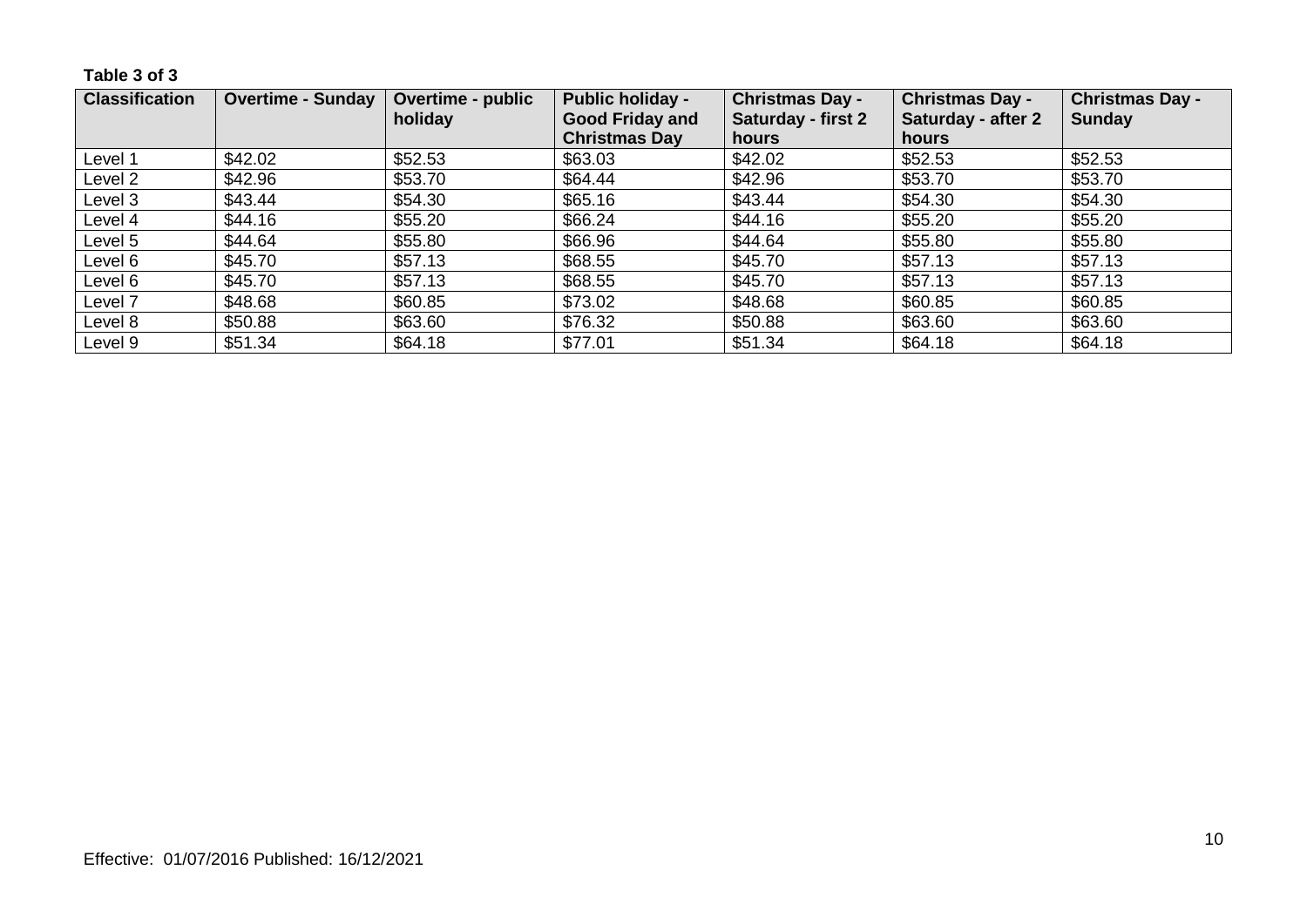# **Casual - Up to and including 18 years of age**

#### **Table 1 of 2**

| <b>Classification</b> | Hourly pay rate | Saturday - first<br>2 hours -<br>shiftwork | Saturday - after<br>2 hours -<br><b>shiftwork</b> | Sunday -<br>shiftwork | <b>Public holiday</b><br>(not Good<br><b>Friday or</b><br><b>Christmas Day)</b> | <b>Afternoon shift</b><br>- Monday to<br><b>Friday</b> | Night shift -<br><b>Monday to</b><br><b>Friday</b> |
|-----------------------|-----------------|--------------------------------------------|---------------------------------------------------|-----------------------|---------------------------------------------------------------------------------|--------------------------------------------------------|----------------------------------------------------|
| Level 1               | \$18.39         | \$25.74                                    | \$33.10                                           | \$33.10               | \$40.45                                                                         | \$20.96                                                | \$22.80                                            |
| Level 2               | \$18.80         | \$26.32                                    | \$33.84                                           | \$33.84               | \$41.36                                                                         | \$21.43                                                | \$23.31                                            |
| Level 3               | \$19.00         | \$26.60                                    | \$34.20                                           | \$34.20               | \$41.80                                                                         | \$21.66                                                | \$23.56                                            |
| Level 4               | \$19.33         | \$27.06                                    | \$34.79                                           | \$34.79               | \$42.52                                                                         | \$22.03                                                | \$23.96                                            |
| Level 5               | \$19.53         | \$27.34                                    | \$35.15                                           | \$35.15               | \$42.96                                                                         | \$22.26                                                | \$24.21                                            |
| Level 6               | \$20.00         | \$28.00                                    | \$36.00                                           | \$36.00               | \$44.00                                                                         | \$22.80                                                | \$24.80                                            |
| Level 7               | \$21.30         | \$29.82                                    | \$38.34                                           | \$38.34               | \$46.86                                                                         | \$24.28                                                | \$26.41                                            |
| Level 8               | \$22.26         | \$31.17                                    | \$40.07                                           | \$40.07               | \$48.98                                                                         | \$25.38                                                | \$27.61                                            |
| Level 9               | \$22.46         | \$31.45                                    | \$40.43                                           | \$40.43               | \$49.42                                                                         | \$25.61                                                | \$27.85                                            |

| <b>Classification</b> | Overtime -<br><b>Monday to</b><br>Friday - first 2 | Overtime -<br><b>Monday to</b><br>Friday - after 2 | Overtime -<br>Saturday - first<br>2 hours | <b>Overtime -</b><br>Saturday - after<br>2 hours | Overtime -<br><b>Sunday</b> | <b>Overtime -</b><br>public holiday | <b>Public holiday -</b><br><b>Good Friday</b><br>and Christmas |
|-----------------------|----------------------------------------------------|----------------------------------------------------|-------------------------------------------|--------------------------------------------------|-----------------------------|-------------------------------------|----------------------------------------------------------------|
|                       | hours                                              | <b>hours</b>                                       |                                           |                                                  |                             |                                     | Day                                                            |
| Level 1               | \$23.54                                            | \$30.89                                            | \$23.54                                   | \$30.89                                          | \$30.89                     | \$40.45                             | \$47.81                                                        |
| Level <sub>2</sub>    | \$24.06                                            | \$31.58                                            | \$24.06                                   | \$31.58                                          | \$31.58                     | \$41.36                             | \$48.88                                                        |
| Level 3               | \$24.32                                            | \$31.92                                            | \$24.32                                   | \$31.92                                          | \$31.92                     | \$41.80                             | \$49.40                                                        |
| Level 4               | \$24.74                                            | \$32.47                                            | \$24.74                                   | \$32.47                                          | \$32.47                     | \$42.52                             | \$50.25                                                        |
| Level 5               | \$24.99                                            | \$32.80                                            | \$24.99                                   | \$32.80                                          | \$32.80                     | \$42.96                             | \$50.77                                                        |
| Level 6               | \$25.60                                            | \$33.60                                            | \$25.60                                   | \$33.60                                          | \$33.60                     | \$44.00                             | \$52.00                                                        |
| Level 7               | \$27.26                                            | \$35.78                                            | \$27.26                                   | \$35.78                                          | \$35.78                     | \$46.86                             | \$55.38                                                        |
| Level 8               | \$28.50                                            | \$37.40                                            | \$28.50                                   | \$37.40                                          | \$37.40                     | \$48.98                             | \$57.88                                                        |
| Level 9               | \$28.75                                            | \$37.74                                            | \$28.75                                   | \$37.74                                          | \$37.74                     | \$49.42                             | \$58.40                                                        |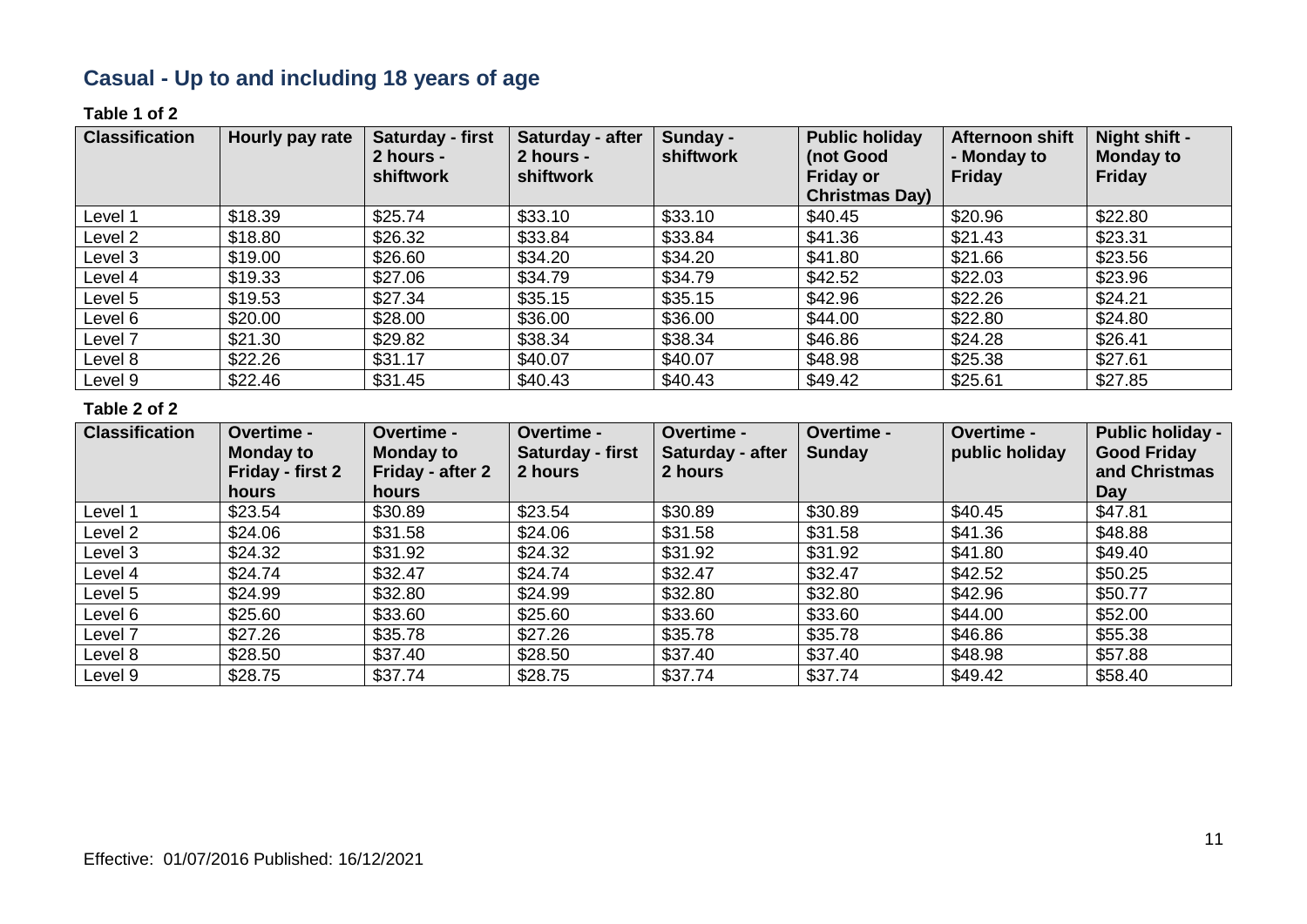# **Casual - 19 years of age**

### **Table 1 of 2**

| <b>Classification</b> | Hourly pay rate | Saturday - first<br>2 hours -<br>shiftwork | Saturday - after<br>2 hours -<br>shiftwork | Sunday -<br>shiftwork | <b>Public holiday</b><br>(not Good<br><b>Friday or</b><br><b>Christmas Day)</b> | Afternoon shift<br>- Monday to<br>Friday | Night shift -<br><b>Monday to</b><br><b>Friday</b> |
|-----------------------|-----------------|--------------------------------------------|--------------------------------------------|-----------------------|---------------------------------------------------------------------------------|------------------------------------------|----------------------------------------------------|
| Level 1               | \$21.01         | \$29.42                                    | \$37.82                                    | \$37.82               | \$46.23                                                                         | \$23.95                                  | \$26.06                                            |
| Level 2               | \$21.48         | \$30.07                                    | \$38.66                                    | \$38.66               | \$47.25                                                                         | \$24.48                                  | \$26.63                                            |
| Level 3               | \$21.73         | \$30.42                                    | \$39.11                                    | \$39.11               | \$47.80                                                                         | \$24.77                                  | \$26.94                                            |
| Level 4               | \$22.08         | \$30.91                                    | \$39.74                                    | \$39.74               | \$48.57                                                                         | \$25.17                                  | \$27.37                                            |
| Level 5               | \$22.33         | \$31.26                                    | \$40.19                                    | \$40.19               | \$49.12                                                                         | \$25.45                                  | \$27.68                                            |
| Level 6               | \$22.85         | \$31.99                                    | \$41.13                                    | \$41.13               | \$50.27                                                                         | \$26.05                                  | \$28.33                                            |
| Level 7               | \$24.34         | \$34.07                                    | \$43.81                                    | \$43.81               | \$53.54                                                                         | \$27.74                                  | \$30.18                                            |
| Level 8               | \$25.44         | \$35.61                                    | \$45.79                                    | \$45.79               | \$55.96                                                                         | \$29.00                                  | \$31.54                                            |
| Level 9               | \$25.68         | \$35.95                                    | \$46.22                                    | \$46.22               | \$56.49                                                                         | \$29.27                                  | \$31.84                                            |

| <b>Classification</b> | <b>Overtime -</b><br><b>Monday to</b><br>Friday - first 2<br>hours | <b>Overtime -</b><br>Monday to<br>Friday - after 2<br>hours | Overtime -<br><b>Saturday - first</b><br>2 hours | Overtime -<br>Saturday - after<br>2 hours | Overtime -<br><b>Sunday</b> | <b>Overtime -</b><br>public holiday | <b>Public holiday -</b><br><b>Good Friday</b><br>and Christmas<br>Day |
|-----------------------|--------------------------------------------------------------------|-------------------------------------------------------------|--------------------------------------------------|-------------------------------------------|-----------------------------|-------------------------------------|-----------------------------------------------------------------------|
| Level 1               | \$26.90                                                            | \$35.30                                                     | \$26.90                                          | \$35.30                                   | \$35.30                     | \$46.23                             | \$54.63                                                               |
| Level 2               | \$27.49                                                            | \$36.08                                                     | \$27.49                                          | \$36.08                                   | \$36.08                     | \$47.25                             | \$55.84                                                               |
| Level 3               | \$27.81                                                            | \$36.50                                                     | \$27.81                                          | \$36.50                                   | \$36.50                     | \$47.80                             | \$56.49                                                               |
| Level 4               | \$28.26                                                            | \$37.09                                                     | \$28.26                                          | \$37.09                                   | \$37.09                     | \$48.57                             | \$57.40                                                               |
| Level 5               | \$28.58                                                            | \$37.51                                                     | \$28.58                                          | \$37.51                                   | \$37.51                     | \$49.12                             | \$58.05                                                               |
| Level 6               | \$29.25                                                            | \$38.39                                                     | \$29.25                                          | \$38.39                                   | \$38.39                     | \$50.27                             | \$59.41                                                               |
| Level 7               | \$31.15                                                            | \$40.89                                                     | \$31.15                                          | \$40.89                                   | \$40.89                     | \$53.54                             | \$63.28                                                               |
| Level 8               | \$32.56                                                            | \$42.74                                                     | \$32.56                                          | \$42.74                                   | \$42.74                     | \$55.96                             | \$66.14                                                               |
| Level 9               | \$32.86                                                            | \$43.13                                                     | \$32.86                                          | \$43.13                                   | \$43.13                     | \$56.49                             | \$66.76                                                               |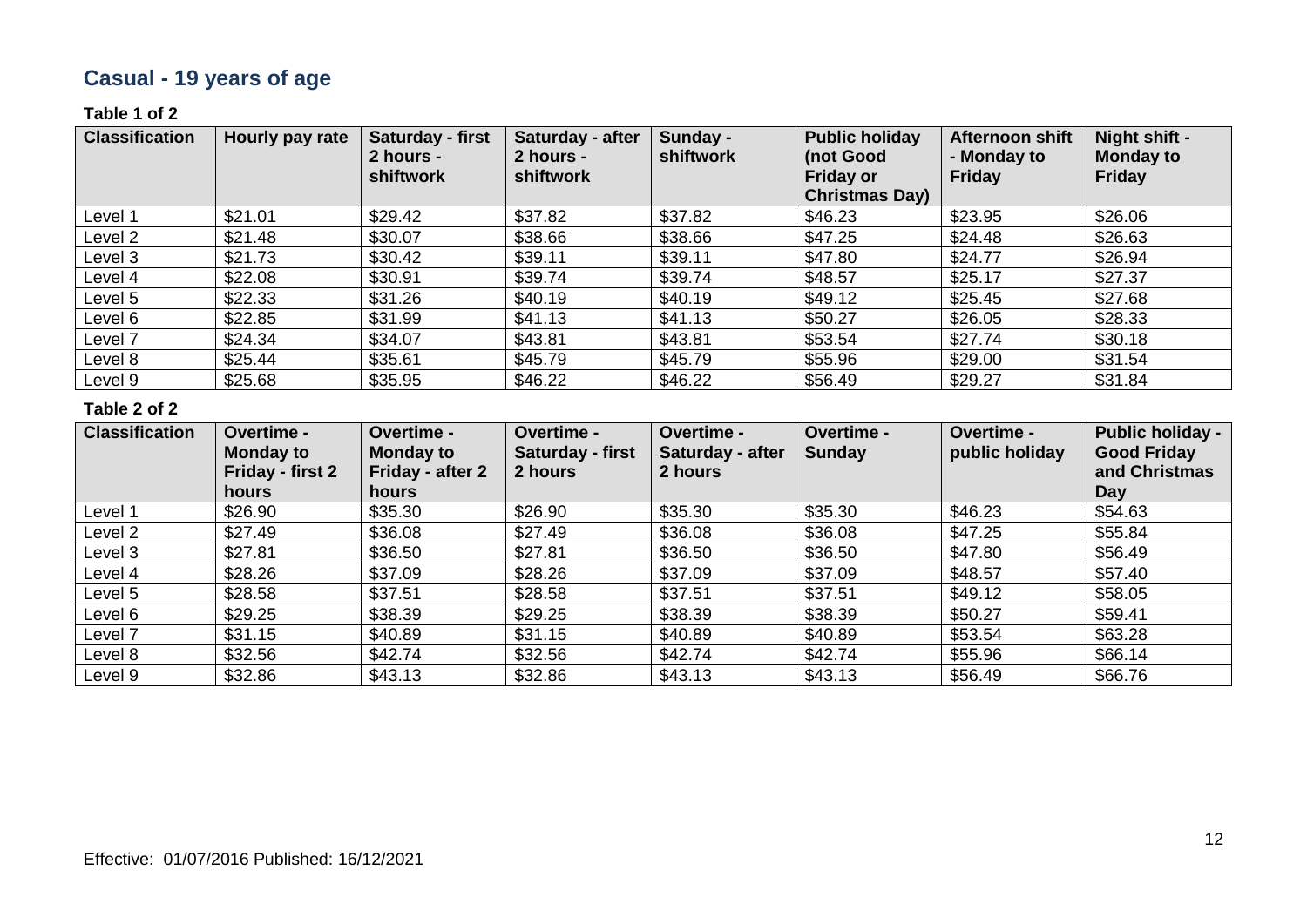# **Casual - 20 years of age**

### **Table 1 of 2**

| <b>Classification</b> | Hourly pay rate | Saturday - first<br>2 hours -<br>shiftwork | Saturday - after<br>2 hours -<br>shiftwork | Sunday -<br>shiftwork | <b>Public holiday</b><br>(not Good<br><b>Friday or</b><br><b>Christmas Day)</b> | Afternoon shift<br>- Monday to<br><b>Friday</b> | Night shift -<br><b>Monday to</b><br><b>Friday</b> |
|-----------------------|-----------------|--------------------------------------------|--------------------------------------------|-----------------------|---------------------------------------------------------------------------------|-------------------------------------------------|----------------------------------------------------|
| Level 1               | \$26.26         | \$36.77                                    | \$47.27                                    | \$47.27               | \$57.78                                                                         | \$29.94                                         | \$32.57                                            |
| Level 2               | \$26.85         | \$37.59                                    | \$48.33                                    | \$48.33               | \$59.07                                                                         | \$30.61                                         | \$33.29                                            |
| Level 3               | \$27.15         | \$38.01                                    | \$48.87                                    | \$48.87               | \$59.73                                                                         | \$30.95                                         | \$33.67                                            |
| Level 4               | \$27.60         | \$38.64                                    | \$49.68                                    | \$49.68               | \$60.72                                                                         | \$31.46                                         | \$34.22                                            |
| Level 5               | \$27.90         | \$39.06                                    | \$50.22                                    | \$50.22               | \$61.38                                                                         | \$31.81                                         | \$34.60                                            |
| Level 6               | \$28.56         | \$39.99                                    | \$51.41                                    | \$51.41               | \$62.84                                                                         | \$32.56                                         | \$35.42                                            |
| Level 6               | \$28.56         | \$39.99                                    | \$51.41                                    | \$51.41               | \$62.84                                                                         | \$32.56                                         | \$35.42                                            |
| Level <sub>7</sub>    | \$30.43         | \$42.60                                    | \$54.77                                    | \$54.77               | \$66.94                                                                         | \$34.68                                         | \$37.73                                            |
| Level 8               | \$31.80         | \$44.52                                    | \$57.24                                    | \$57.24               | \$69.96                                                                         | \$36.25                                         | \$39.43                                            |
| Level 9               | \$32.09         | \$44.92                                    | \$57.76                                    | \$57.76               | \$70.59                                                                         | \$36.58                                         | \$39.79                                            |

| <b>Classification</b> | Overtime -<br><b>Monday to</b><br>Friday - first 2<br>hours | Overtime -<br><b>Monday to</b><br>Friday - after 2<br>hours | Overtime -<br>Saturday - first<br>2 hours | Overtime -<br>Saturday - after<br>2 hours | Overtime -<br><b>Sunday</b> | Overtime -<br>public holiday | <b>Public holiday -</b><br><b>Good Friday</b><br>and Christmas<br>Day |
|-----------------------|-------------------------------------------------------------|-------------------------------------------------------------|-------------------------------------------|-------------------------------------------|-----------------------------|------------------------------|-----------------------------------------------------------------------|
| Level 1               | \$33.62                                                     | \$44.12                                                     | \$33.62                                   | \$44.12                                   | \$44.12                     | \$57.78                      | \$68.28                                                               |
| Level 2               | \$34.37                                                     | \$45.11                                                     | \$34.37                                   | \$45.11                                   | \$45.11                     | \$59.07                      | \$69.81                                                               |
| Level 3               | \$34.75                                                     | \$45.61                                                     | \$34.75                                   | \$45.61                                   | \$45.61                     | \$59.73                      | \$70.59                                                               |
| Level 4               | \$35.33                                                     | \$46.37                                                     | \$35.33                                   | \$46.37                                   | \$46.37                     | \$60.72                      | \$71.76                                                               |
| Level 5               | \$35.71                                                     | \$46.87                                                     | \$35.71                                   | \$46.87                                   | \$46.87                     | \$61.38                      | \$72.54                                                               |
| Level 6               | \$36.56                                                     | \$47.99                                                     | \$36.56                                   | \$47.99                                   | \$47.99                     | \$62.84                      | \$74.26                                                               |
| Level 6               | \$36.56                                                     | \$47.99                                                     | \$36.56                                   | \$47.99                                   | \$47.99                     | \$62.84                      | \$74.26                                                               |
| Level 7               | \$38.94                                                     | \$51.11                                                     | \$38.94                                   | \$51.11                                   | \$51.11                     | \$66.94                      | \$79.11                                                               |
| Level 8               | \$40.70                                                     | \$53.42                                                     | \$40.70                                   | \$53.42                                   | \$53.42                     | \$69.96                      | \$82.68                                                               |
| Level 9               | \$41.07                                                     | \$53.91                                                     | \$41.07                                   | \$53.91                                   | \$53.91                     | \$70.59                      | \$83.43                                                               |